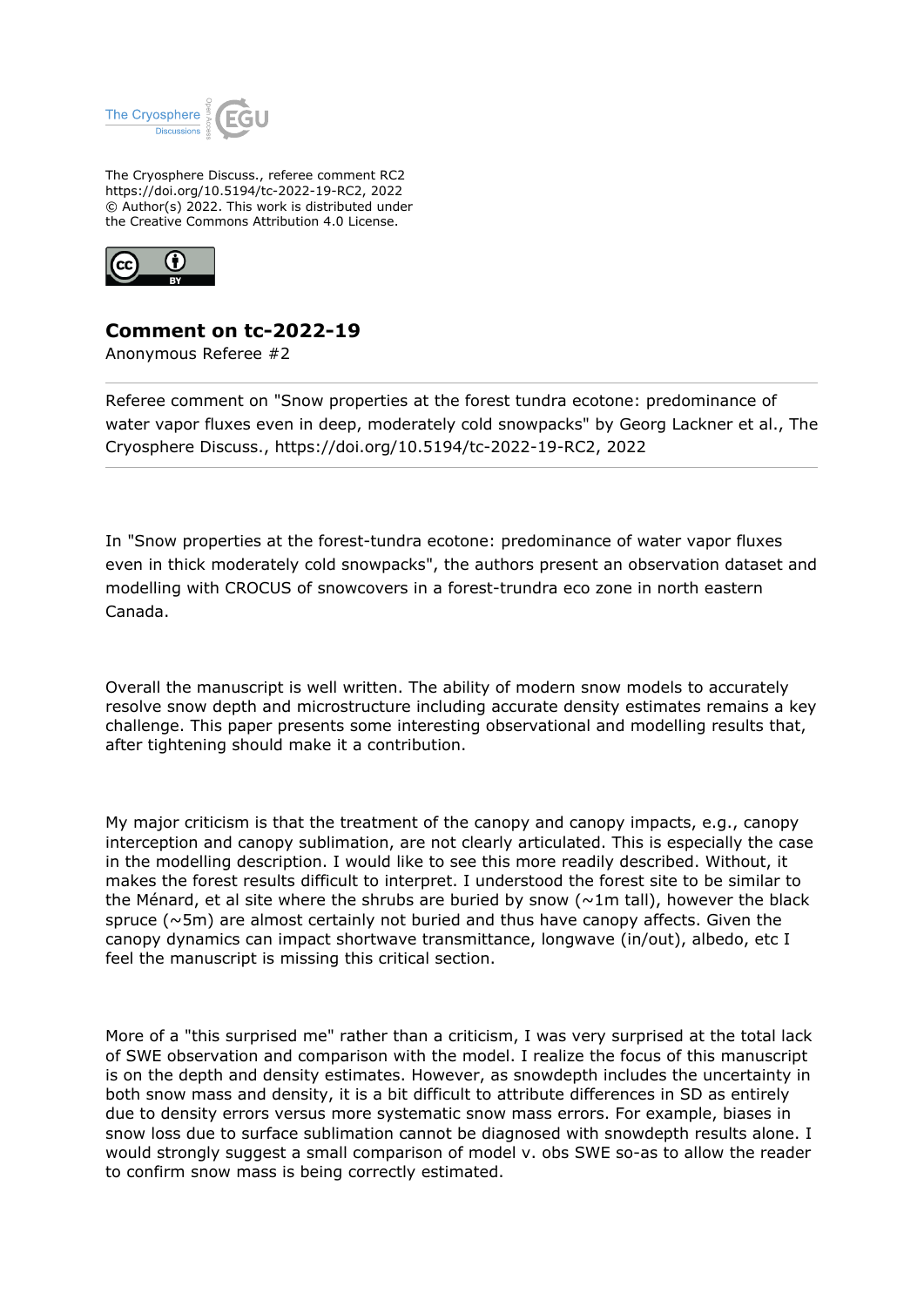Lastly I think there needs to be a better treatment of the uncertainty of the parameters in the snowmodel and in the observations (specifically the conductivity). I realize the authors are not interested in calibrating the model. However, for example, how impactful are the decisions on line 160? Although I get the sense these are chosen by evaluating the physical processes in play, they are still somewhat arbitrary and may dramatically impact the interpretation of the results.

Specific comments:

L5 The TUNDRA and FOREST sites being all-caps surprised me. I'm fine with this, but I am wondering what the motivation is versus proper names such as "Tundra" and "Forest"? L16 "models leads to an inadequate representation" of snowdepth or SWE? The distinction matters w.r.t policy. E.g., if the mass is still right, then at these scales that is often sufficient: "we will still have  $X \text{ m}^3$  water input to reservoirs under policy Y".

L34 "precipitation are typically higher" Given this study focuses on the transition, certainly they remain somewhat similar 1km apart. The boreal forest is a large region. Where, exactly, is this transition point?

L38 "similar to alpine snow" This is below-tree-line alpine snow?

L 55 I would like to see the authors directly specify the research questions. This has a good start, but I would like this clearly stated and then answered in the discussion+conclusion

L 72 Figure 1 I really like this figure

L 95 This section needs a description of how canopy interactions (mass + energetics) are handled

L180 "based on estimates" are these from just musing on it, or were these informed from soil pits, etc?

L181 Based on the met data availability I had expected a simulation period of 2012+ with a spin up period pre-2012. Why was the model not spun up prior to 2012 and run for evaluation 2012 onward? It would be good in this section to explicitly note "met data available for 2012-XXXX, model spin up was YYYY-ZZZZ, and evaluation was PPPP-QQQQ".

L182 Does this not contradict the 2012 statement on line 172? "Observations of these variables at each of the two sites have been collected since 2012, except for atmospheric pressure,"

L182 "corrected the precipitation" is this the ERA5 data? Or the obs? Please explicitly state.

L184 "fixed threshold of 0.5" There are a plethora of threshold methods that are physically based and indeed the choice matters significantly

1.Harder, P. & Pomeroy, J. W. Hydrological model uncertainty due to precipitationâ $\square$  $\square$ phase partitioning methods. Hydrol Process \*\*28\*\*, 4311–4327 (2014).

2.Jennings, K. S., Winchell, T. S., Livneh, B. & Molotch, N. P. Spatial variation of the rain–snow temperature threshold across the Northern Hemisphere. Nat Commun \*\*9\*\*, 1148 (2018).

This would be a good candidate for inclusion in additional uncertainty estimates to understand how impactful this was in the fall and spring seasons.